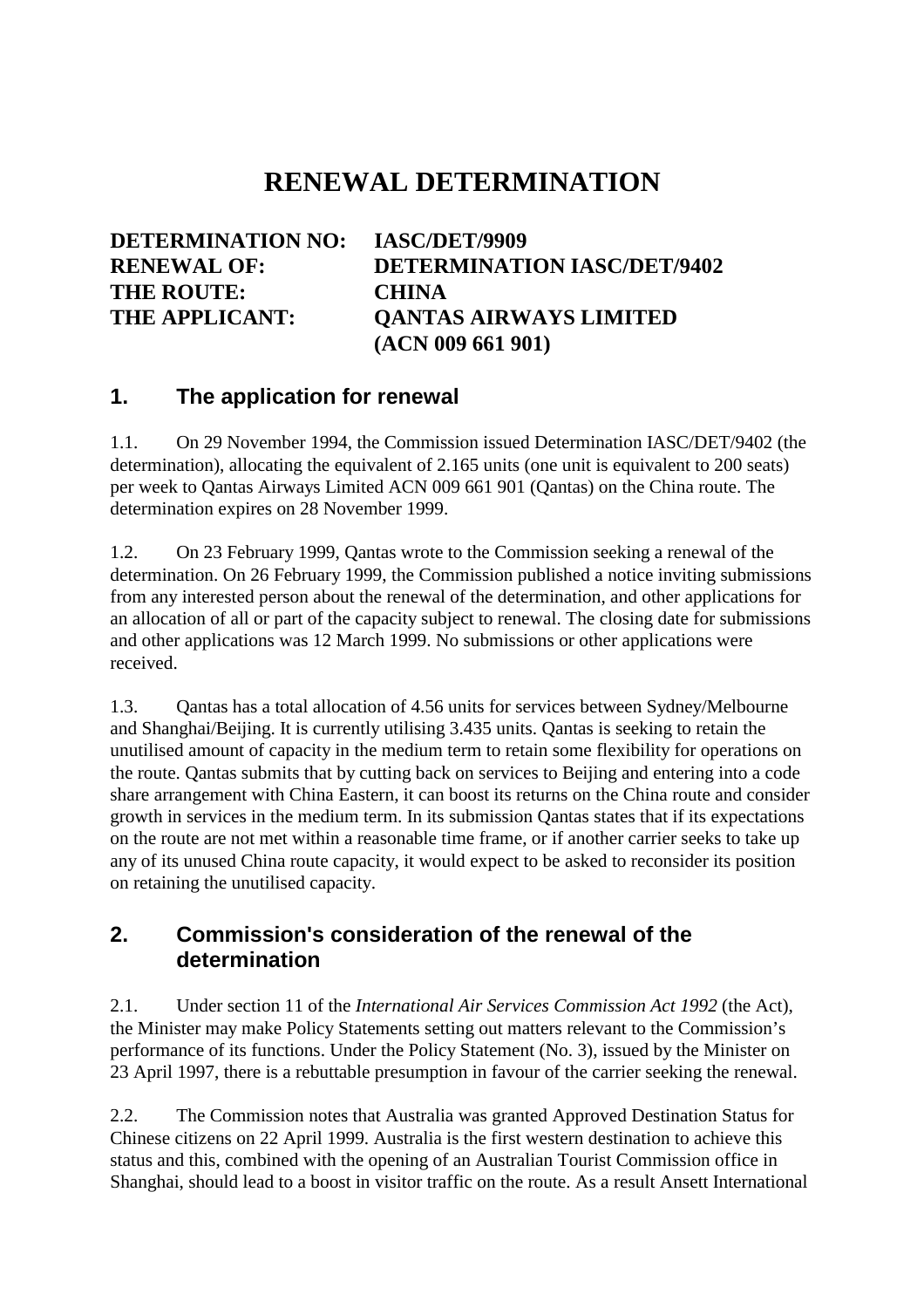and Qantas, both of whom hold allocations of capacity on the China route, are reviewing their plans for the route.

- 2.3. The Commission also notes that:
	- although Qantas has not been fully utilising the relevant capacity, Qantas has advised the Commission that it has reasonable prospects of doing so in the medium term;
	- there are no other applicants seeking capacity on the route; and
	- there is no other evidence that Qantas has failed to service the route effectively.

The Commission therefore concludes that the renewal of Determination IASC/DET/9402 would be of benefit to the public.

2.4. The wording of the fresh determination below reflects the belief of the Commission that determinations which renew original determinations should contain updated terms and conditions consistent with the Commission's current practice. Under the Act, the Commission may make changes to the terms and conditions included in the original determination where warranted by changes in circumstances since the original determination was made.

2.5. As far as the 1.125 unutilised units of capacity is concerned, the Commission will allow Qantas some flexibility before requiring that capacity to be returned. The Commission will keep this aspect under review.

## **3. Determination for renewal of Determination IASC/DET/9402 allocating capacity on the China route to Qantas (IASC/DET/9909)**

3.1. The Commission finds a renewal of the Determination IASC/DET/9402 allocating the equivalent of 2.165 units per week of capacity to Qantas on the China route would be of benefit to the public.

3.2. The Commission makes a fresh determination in favour of Qantas, allocating the equivalent of 2.165 units per week in each direction on the China route.

3.3. The determination is for 5 years from 29 November 1999 and is subject to the following conditions:

- Cantas is required to fully utilise the allocated capacity from 29 November 1999;
- only Oantas is permitted to utilise the capacity;
- the capacity may be used by Qantas to provide services jointly with China Eastern in accordance with:
	- the code share agreement dated 6 May 1999, subject to the following conditions: